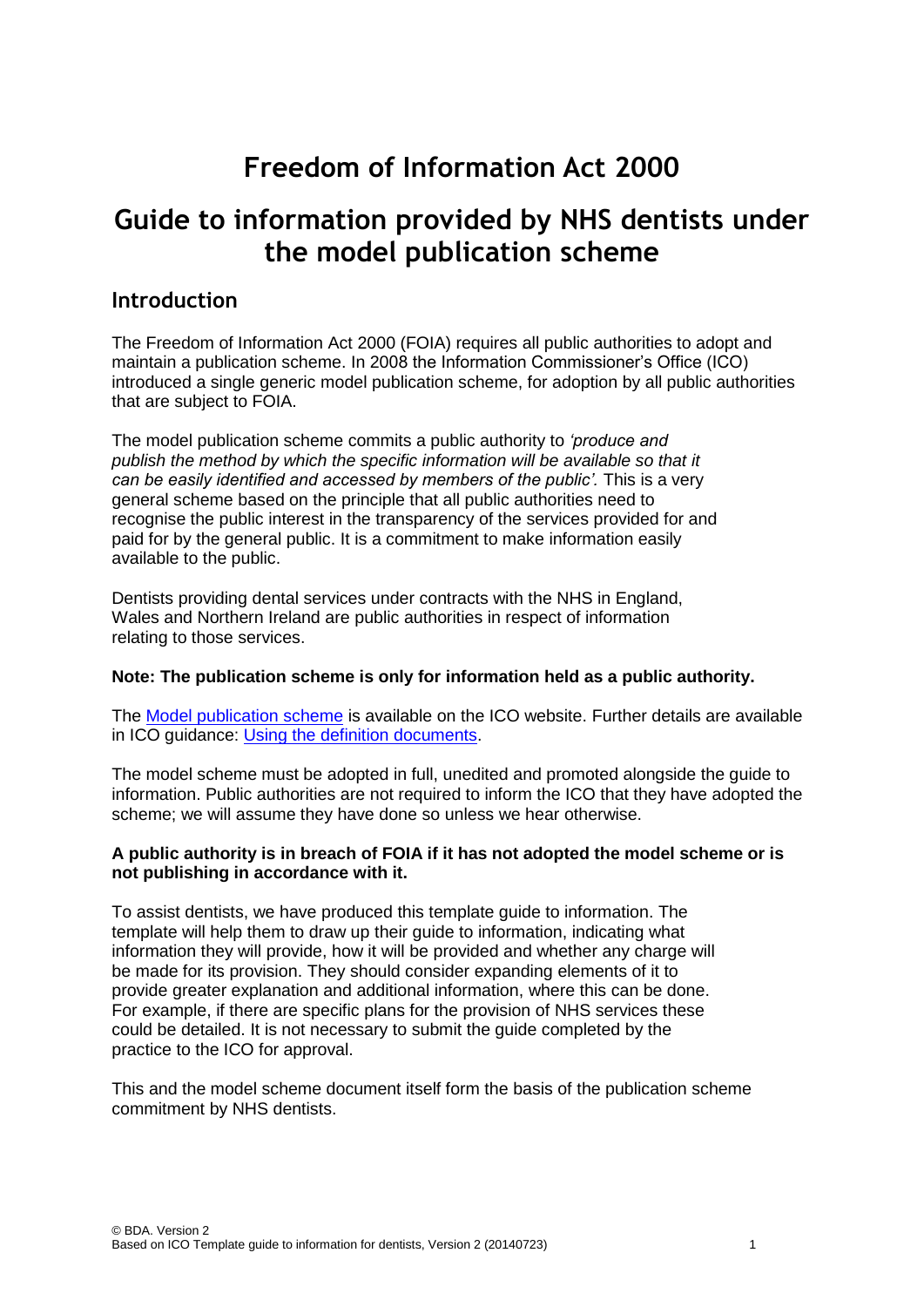# **Information included in the guide to information**

The template lists the information we think that dentists should hold and make available within each class. When completed, this will provide a list of all the information the dentist will make routinely available, explain how it can be accessed and whether or not a charge will be made for it. Dentists must:

- state how the specific information can be obtained and if there is a cost involved:
- complete the relevant columns in the template guide; and
- ensure the public can access the completed guide and the information listed in it.

The guide, like the model scheme document itself, does not need further approval by the Information Commissioner.

Dentists should note that they are not expected to routinely publish all information; for example, where they do not hold it or where it is publicly available elsewhere or is exempt. We list such circumstances below.

We would expect dentists to make the information in the quide available unless:

- they do not hold the information;
- the information is exempt under one of the FOIA exemptions or Environmental Information Regulations 2004 (EIR) exceptions, or its release is prohibited under another statute;
- the information is readily and publicly available from an external website; such information may have been provided either by the dentist or on their behalf. The dentist must provide a direct link to that information;
- the information is archived, out of date or otherwise inaccessible; or
- it would be impractical or resource-intensive to prepare the material for routine release.

If the information is only held by another public authority, the dentist should provide details of where to obtain it.

For guidance on responding to requests for personal data, please refer to [the Subject](http://ico.org.uk/for_organisations/data_protection/~/media/documents/library/Data_Protection/Detailed_specialist_guides/subject-access-code-of-practice.PDF)  [Access code of practice.](http://ico.org.uk/for_organisations/data_protection/~/media/documents/library/Data_Protection/Detailed_specialist_guides/subject-access-code-of-practice.PDF)

### **Datasets: publishing datasets for re-use**

The law requires public authorities, including dentists, to publish under their publication scheme any dataset they hold that has been requested, together with any updated versions, unless they are satisfied that it is not appropriate to do so. So far as reasonably practicable, they must publish it in an electronic form that is capable of re-use.

FOIA requires public authorities, including dentists, to publish under their publication scheme any dataset they hold that has been requested, together with any updated versions, unless they are satisfied that it is not appropriate to do so.

For the purpose of this guide to information, a dataset is a collection of factual raw data held electronically that has been obtained or recorded in connection with providing NHS dentistry. The dataset provisions are about making information that is released under FOIA available for re-use. Dentists do not have to publish in their publication schemes any information that would be exempt from disclosure in response to a FOIA request eg patient records.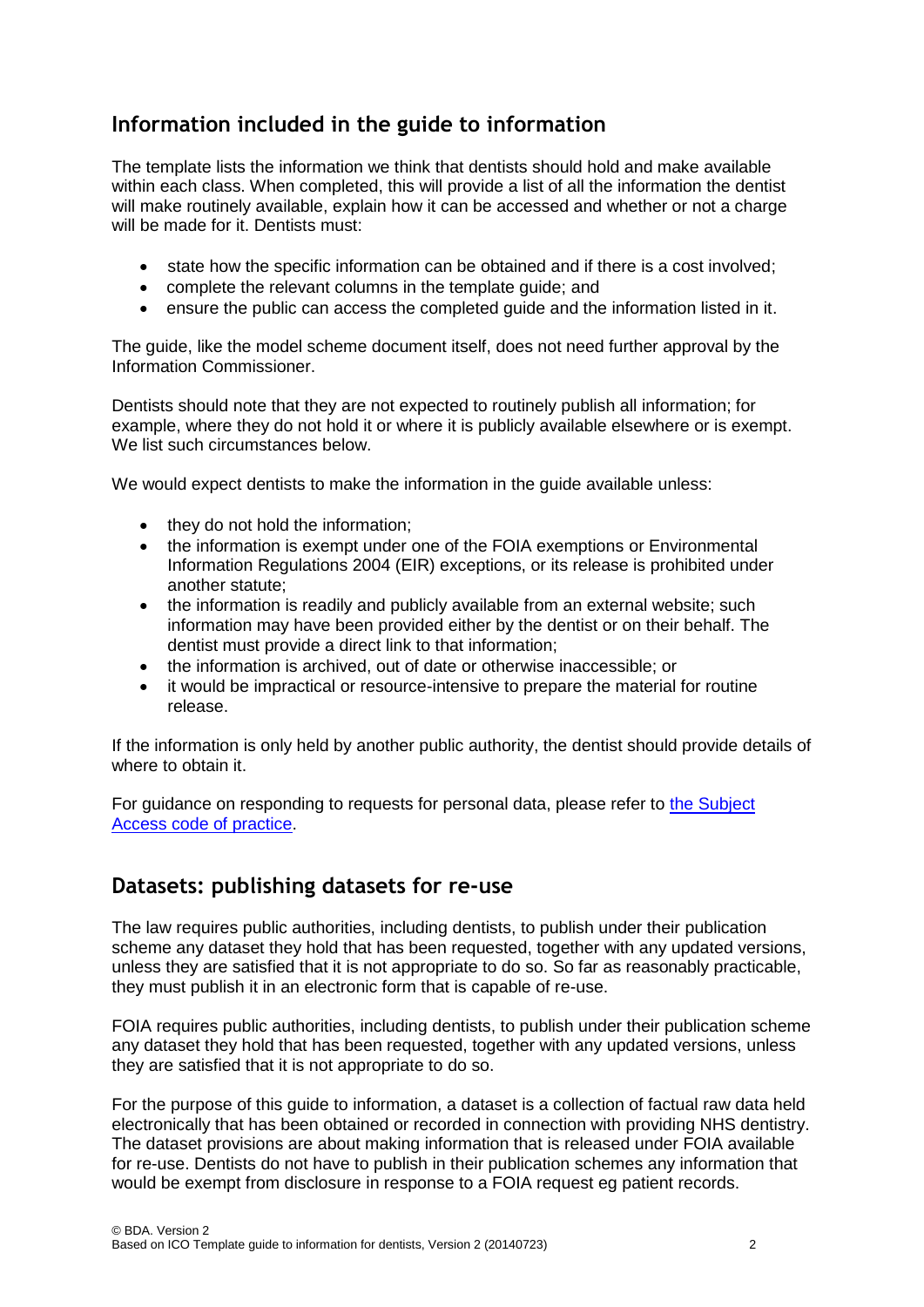If dentists are making a dataset routinely available under their publication scheme, then so far as reasonably practicable, they must publish it in an electronic form that is capable of reuse. If the dataset or any part of it is a relevant copyright work and the dentist is the only owner of the copyright, they must make it available for re-use under the terms of a specified licence. The Datasets Code of Practice recommends that public authorities make datasets available for re-use under the [Open Government Licence.](http://www.nationalarchives.gov.uk/doc/open-government-licence/version/2/)

The term 'dataset' is defined in section 11(5) of FOIA. The terms 'relevant copyright work' and 'specified licence' are defined in section 19(8) of FOIA. The ICO has published [guidance](http://www.ico.org.uk/for_organisations/guidance_index/~/media/documents/library/Freedom_of_Information/Detailed_specialist_guides/datasets-foi-guidance.pdf)  [on the dataset provisions in FOIA.](http://www.ico.org.uk/for_organisations/guidance_index/~/media/documents/library/Freedom_of_Information/Detailed_specialist_guides/datasets-foi-guidance.pdf) This explains what is meant by "not appropriate" and "capable of re-use".

# **Fees and charging**

Information available through a dentist's publication scheme should be readily available at a low cost or at no cost to the public. If a dentist does charge for this information, we expect the charges to be justifiable, clear and kept to a minimum.

Charges may be made for activities such as printing, photocopying and postage as well as information that the dentist is legally authorised to charge for. Anyone requesting information must be informed of any charge before the information is provided. Dentists may ask for payment before providing the information. Guidance on our website: [Charging for](http://www.ico.gov.uk/for_organisations/guidance_index/~/media/documents/library/Freedom_of_Information/Practical_application/can_i_charge_for_information.ashx)  [information in a publication scheme](http://www.ico.gov.uk/for_organisations/guidance_index/~/media/documents/library/Freedom_of_Information/Practical_application/can_i_charge_for_information.ashx) provides more details.

If the dentist charges a fee for licensing the re-use of datasets, they should state in the guide to information how this is calculated and whether the charge is made under the Re-use Fees Regulations or under other legislation. The dentist cannot charge a re-use fee if they make the datasets available for re-use under the Open Government Licence.

## **FOIA requests and the publication scheme**

It is important to note that a publication scheme simply sets out the information that is routinely available. Information that is not listed in the guide to information can still be requested and should be made available unless it can be legitimately withheld.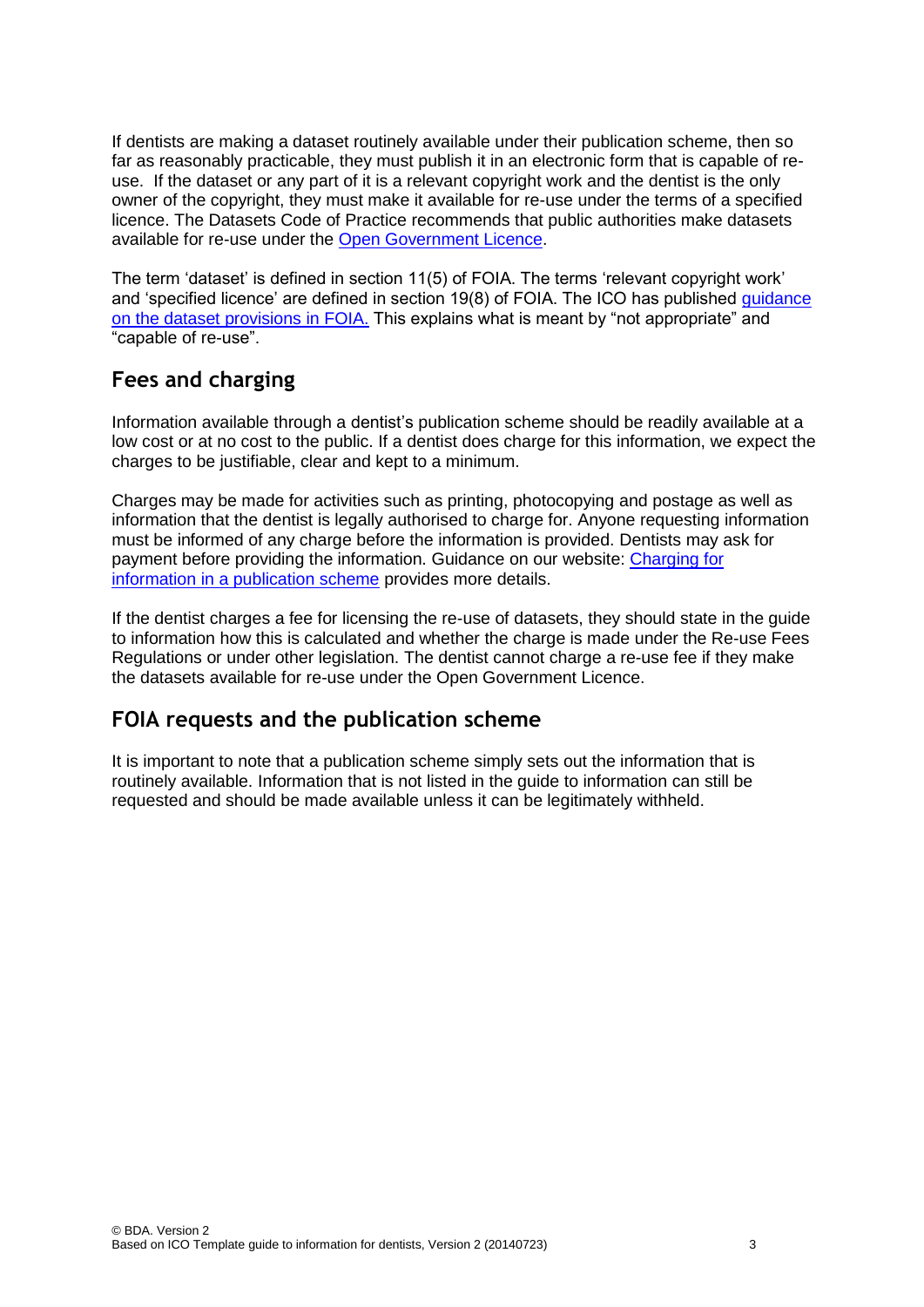# **Roseacre Cottage Dental Practice LTD**

## **Information available from Roseacre Cottage Dental Practice under the Freedom of Information Act model publication scheme**

Information covered by this scheme is only about the dental services we provide under contract to the National Health Service.

| Information to be published                                                                                                                                                                                                             | How the information<br>can be obtained                                                                                                                                                                                   | Cost      |
|-----------------------------------------------------------------------------------------------------------------------------------------------------------------------------------------------------------------------------------------|--------------------------------------------------------------------------------------------------------------------------------------------------------------------------------------------------------------------------|-----------|
|                                                                                                                                                                                                                                         | (eg hard copy, website)                                                                                                                                                                                                  |           |
| Class 1 - Who we are and what we do<br>(Organisational information, structures, locations and<br>contacts)                                                                                                                              | <b>Patient Information Leaflet:</b><br>Webite or hard copy                                                                                                                                                               | No charge |
| This will be current information only                                                                                                                                                                                                   |                                                                                                                                                                                                                          |           |
| Who's who in the practice                                                                                                                                                                                                               | Available on the website-<br>'meet the team' or displayed in<br>the practice entrance                                                                                                                                    | No charge |
| Contact details for the practice (named contacts<br>where possible with telephone number and email<br>address (if used))                                                                                                                | These details are available in<br>our practice information leaflet,<br>which is available from the<br>practice reception. The<br>information is also published<br>on our practice website at<br>www.roseacredental.com   | No charge |
| Opening hours                                                                                                                                                                                                                           | This information is available in<br>our practice information leaflet,<br>which is available from the<br>practice reception. The<br>information is also published<br>on our practice website at<br>www.roseacredental.com | No charge |
| Class 2 - What we spend and how we<br>spend it<br>(Financial information relating to projected and actual<br>income and expenditure, procurement, contracts and<br>financial audit)<br>Current and previous financial year as a minimum | Available on request please<br>contact Mr M Wall/Miss L<br><b>Beecroft</b>                                                                                                                                               | No charge |
| Details on NHS funding received by the practice and<br>the cost of operating the NHS contract. We would                                                                                                                                 | Information on NHS funding<br>and contract targets is<br>available from Mr M Wall/ Miss                                                                                                                                  | No charge |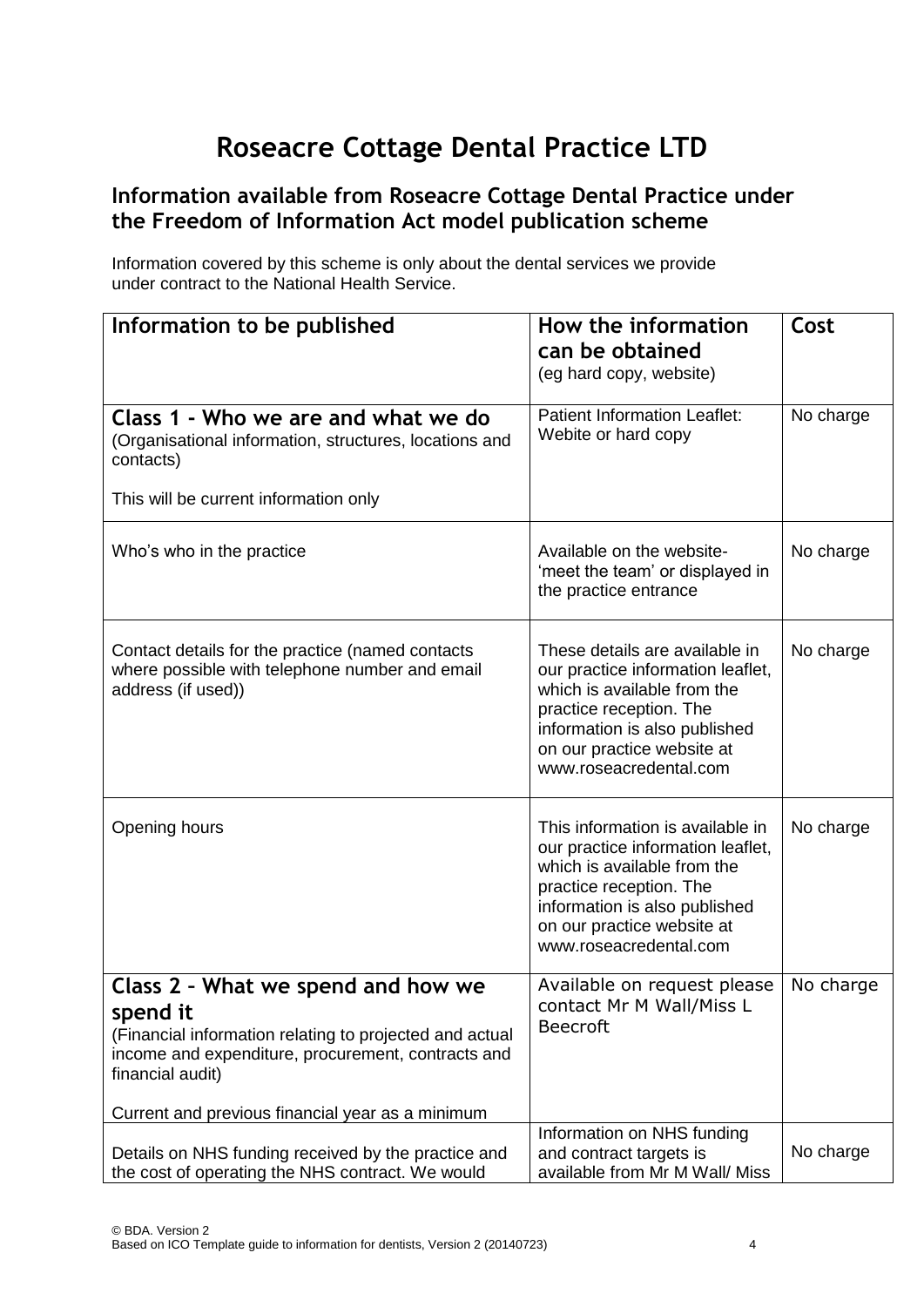| expect dentists to consider publishing as much<br>information as possible, including as much detail as<br>possible.                                                                                                                           | L Beecroft                                                                                                                                                                                           |                                                   |
|-----------------------------------------------------------------------------------------------------------------------------------------------------------------------------------------------------------------------------------------------|------------------------------------------------------------------------------------------------------------------------------------------------------------------------------------------------------|---------------------------------------------------|
| Total annual expenditure on the provision of our<br>contracted services (since most practices also provide<br>care to patients on a private basis, the costs have<br>been apportioned)                                                        | Practice costs for providing<br>services relate to the provision<br>of both NHS and private care.<br>We have, therefore,<br>apportioned our expenditure to<br>reflect the number of NHS<br>patients. | Reasonable<br>copying<br>costs will be<br>charged |
|                                                                                                                                                                                                                                               | The total annual expenditure<br>for the provision of our<br>contracted services is<br>available for:                                                                                                 |                                                   |
|                                                                                                                                                                                                                                               | • Staff and personnel costs<br>• Premises and equipment<br>costs<br>• Utilities cost, materials and<br>supplies                                                                                      |                                                   |
|                                                                                                                                                                                                                                               | The information is available<br>from Mr M Wall /Miss L<br><b>Beecroft</b>                                                                                                                            |                                                   |
| Audit of NHS income, if held                                                                                                                                                                                                                  | The practice is not subject to<br>formal audits, so this<br>information is not held                                                                                                                  |                                                   |
| Class 3 - What our priorities are and                                                                                                                                                                                                         |                                                                                                                                                                                                      |                                                   |
| how we are doing<br>(Strategies and plans, performance indicators, audits,<br>inspections and reviews)                                                                                                                                        |                                                                                                                                                                                                      |                                                   |
| Current and previous year as a minimum                                                                                                                                                                                                        |                                                                                                                                                                                                      |                                                   |
| Plans for the development and provision of NHS<br>services                                                                                                                                                                                    | This information is available in<br>our practice information leaflet,<br>which is available from the<br>practice reception.                                                                          | No charge                                         |
| Performance data including performance against<br>targets                                                                                                                                                                                     | This information is available<br>from Mr M Wall/Miss L<br><b>Beecroft</b>                                                                                                                            | No charge                                         |
| Practice inspection. Inspection reports by regulators<br>[for England: the Care Quality Commission (CQC);<br>Wales: Healthcare Inspectorate Wales; or Northern<br><b>Ireland:</b> the Regulation and Quality Improvement<br>Authority (RQIA)] | The date and conclusions of<br>our last practice inspection are<br>available from Mr M Wall/Miss<br>L Beecroft a copy is also<br>available in our waiting room                                       | Reasonable<br>copying<br>costs will be<br>charged |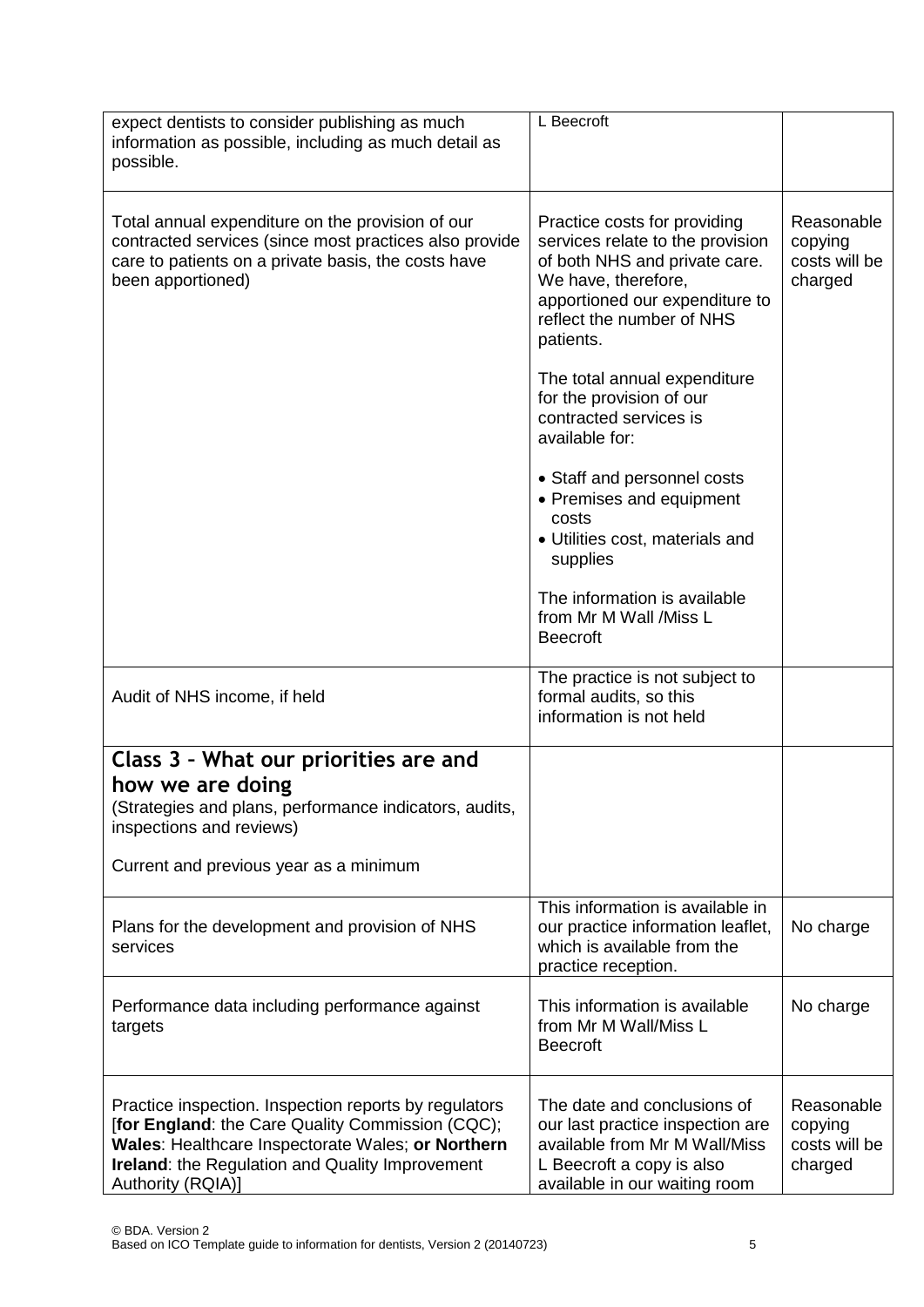| Class 4 - How we make decisions<br>(Decision making processes and records of decisions)                                                                                                         |                                                                                                                                                                                                                                                                                                                                                                                           |           |
|-------------------------------------------------------------------------------------------------------------------------------------------------------------------------------------------------|-------------------------------------------------------------------------------------------------------------------------------------------------------------------------------------------------------------------------------------------------------------------------------------------------------------------------------------------------------------------------------------------|-----------|
| Current and previous year as a minimum                                                                                                                                                          |                                                                                                                                                                                                                                                                                                                                                                                           |           |
| Records of decisions made in the practice/firm<br>affecting the provision of NHS services.                                                                                                      | As a small business, we do not<br>normally maintain formal<br>records of management<br>decisions. However, any<br>changes in the provision of<br>NHS services are incorporated<br>into the practice information<br>leaflet. Our current practice<br>information leaflet is available<br>from the practice reception.<br>We may also notify patients via<br>notices in our reception area. | No charge |
| Class 5 - Our policies and procedures<br>(Current written protocols, policies and procedures for<br>delivering our services and responsibilities)                                               |                                                                                                                                                                                                                                                                                                                                                                                           |           |
| Current information only.                                                                                                                                                                       |                                                                                                                                                                                                                                                                                                                                                                                           |           |
| Here we have listed the policies we would<br>expect practices to have. Any additional<br>policies should also be listed.<br>Mark "not held" against any policies that are not<br>actually held. |                                                                                                                                                                                                                                                                                                                                                                                           |           |
| Policies and procedures about customer service                                                                                                                                                  | Information about our<br>customer service is included in<br>our patient information leaflet,<br>which is available from the<br>practice reception                                                                                                                                                                                                                                         | No charge |
| Policies and procedures about employment of staff                                                                                                                                               | Copies of the practice<br>disciplinary policy and<br>grievance policy are available<br>from the practice reception.                                                                                                                                                                                                                                                                       | No charge |
| Equality and diversity policy                                                                                                                                                                   | A copy of the practice policy<br>on equality and diversity is<br>available from the practice<br>reception                                                                                                                                                                                                                                                                                 | No charge |
| Health and safety policy                                                                                                                                                                        | A copy of the practice health                                                                                                                                                                                                                                                                                                                                                             | No charge |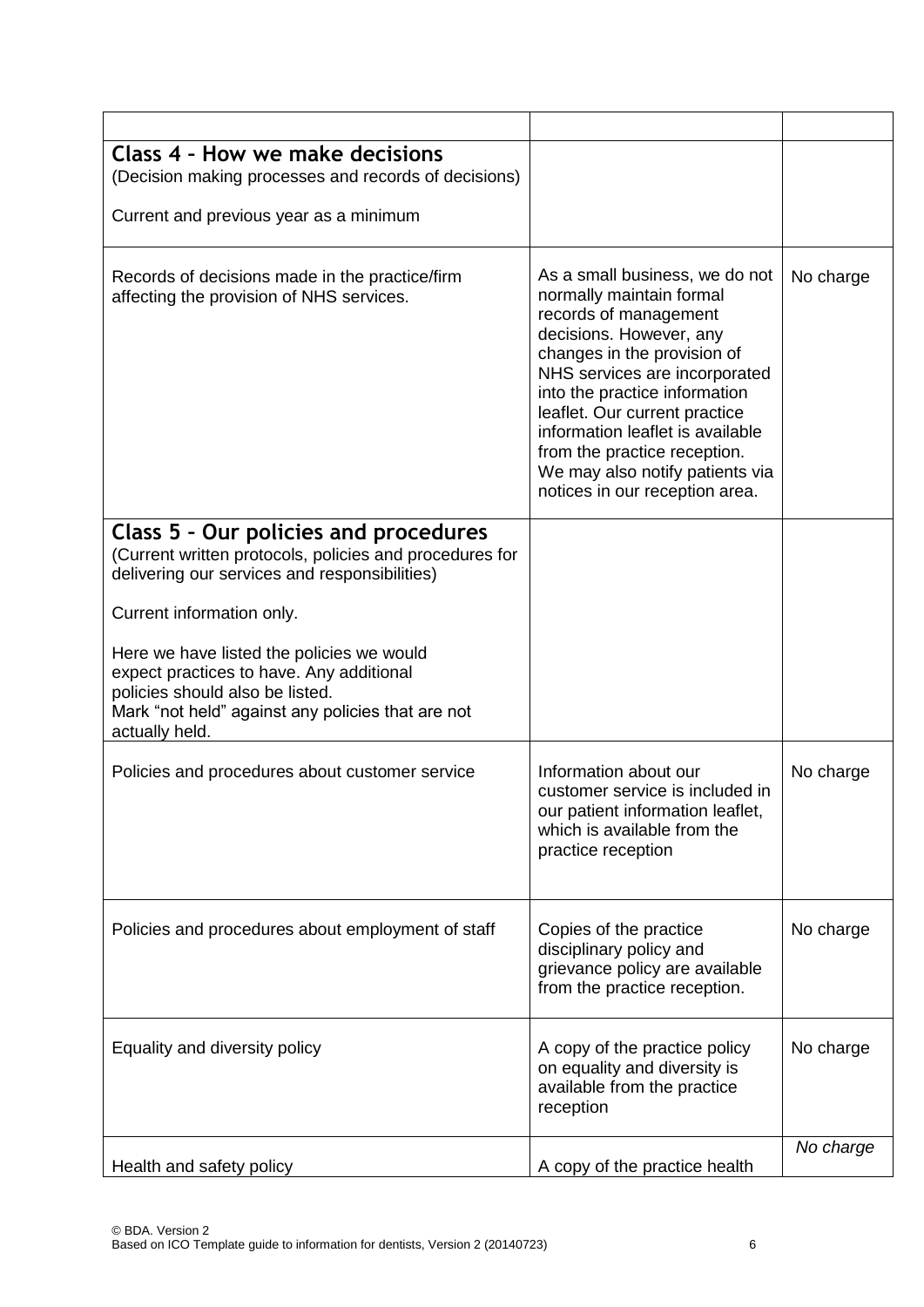|                                                                                                                                                                    | and safety policy is available<br>from the practice reception                                                                                                                                                            |           |
|--------------------------------------------------------------------------------------------------------------------------------------------------------------------|--------------------------------------------------------------------------------------------------------------------------------------------------------------------------------------------------------------------------|-----------|
| Infection control policy                                                                                                                                           | A copy of the practice infection<br>control policy is available from<br>the practice reception.                                                                                                                          | No charge |
| Radiation protection checklist                                                                                                                                     | A copy of the practice radiation<br>protection checklist is available<br>from the practice reception.                                                                                                                    | No charge |
| Complaints procedures (including those covering<br>requests for information and operating the publication<br>scheme)                                               | A copy of the practice<br>complaints procedure is<br>available from the practice<br>reception. Information about<br>how to make a complaint is<br>also published on the practice<br>website at<br>www.roseacredental.com | No charge |
| Records management policies (records retention,<br>destruction and archive)                                                                                        | A copy of the practice records<br>management policy is<br>available from the practice<br>reception.                                                                                                                      | No charge |
| Confidentiality and data protection policies                                                                                                                       | Copies of the practice<br>confidentiality policy and data<br>protection code of practice are<br>available from the practice<br>reception.                                                                                | No charge |
| Policies and procedures for handling requests for<br>information                                                                                                   | A copy of the practice<br>procedure for handing<br>requests for information is<br>available from the practice<br>reception.                                                                                              | No charge |
| Practice information leaflet                                                                                                                                       | Our practice information leaflet<br>can be obtained from the<br>practice reception. The<br>information is also published<br>on our practice website at<br>www.roseacredental.com                                         | No charge |
| <b>Class 6 - Lists and Registers</b>                                                                                                                               |                                                                                                                                                                                                                          |           |
| Currently maintained lists and registers only<br>We recognise that it is unlikely that dentists are going<br>to have registers available for public inspection and |                                                                                                                                                                                                                          |           |